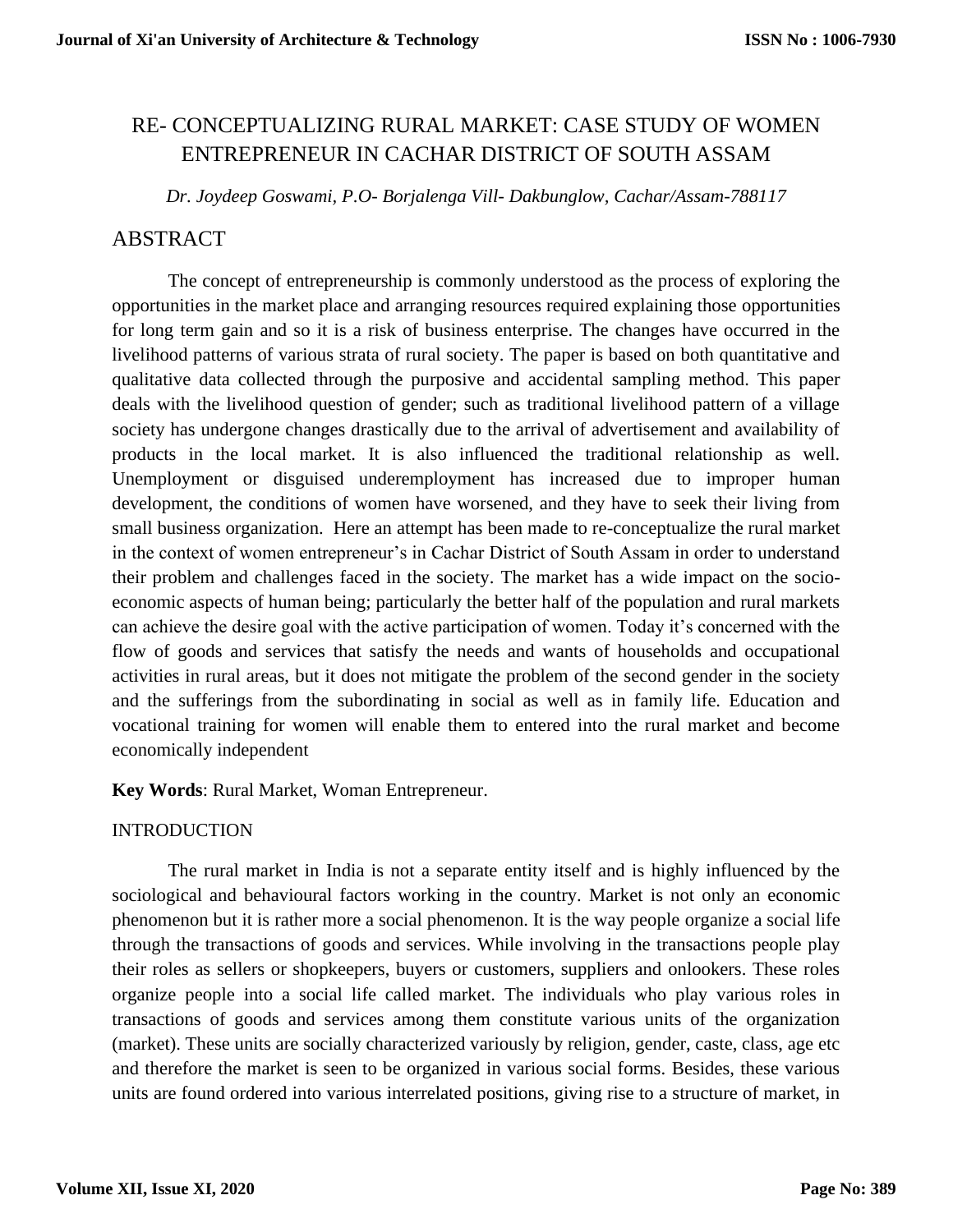which the units engage in their respective roles and activities of mutual cooperation and make it a dynamic whole. Furthermore, this dynamic whole impacts upon social, cultural, economic, political, technological and developmental aspects of people's life in general and brings change in their life. Thus, market is a social organization of people and not simply an economic activity. It is rather a broader social phenomenon. As a dynamically functioning whole it occurs through numerous procedures followed by various units while transacting with one another in their behavioural exchanges. This complex of procedures used in economic exchanges and transactions makes market a social institution as well. A market is also organized as a social space- it means that market is a regular place of gathering for buying and selling of foods, livestock or other goods; it is an outdoor space for people on large scale where people offer goods for sale; it is a particular area of trade or business which demands for particular goods and services reflecting people's needs and choices. The essential condition for benefiting from the market is possession of or access to assets required to produce goods and services that are demanded (Rajagopal 1995: 150). Sociologically, it thus implies a complex of social relations formed out of a collectivity exchanging goods and services in a residential setting of a population. By its setting a market is generally named like as 'rural or urban' and each of these markets has its own nature and character derived from the setting.

The market in India dealing with farm and non-farm products has grown slowly after the World War I. As 833.1 million people live in rural India constituting (68.84%) of the total population of 1210.2 millions (Census 2011), its economy is based on agricultural production which flows from the rural areas. In 1928 the Royal Commission first time recognized the importance of rural market in India and it advocated for a regular marketing system in the country. Again in 1931 Central Banking Committee examined the situation and said the marketing of produce is important matter for the cultivators, and consider that an expert marketing officer should be appointed to the staff of Agriculture Department, in all the major provinces, and further recommended the setting up of a Central Agency for initiating and coordinating the activities related to agricultural marketing. Gradually agricultural production has registered a significant increase after independence resulting in a larger marketable surplus and substantial pressure in the existing marketing system. In the post-Independence period this task of rural marketing was assigned to the Directorate of Marketing and Inspection to formulate marketing legislation for imposing control-standards for rural markets, goods and services and products. With the increased purchasing power and demand for a wide variety of products by the farmers, the rural market offers new and greater opportunity to manufacturers of consumer and industrial products in India. Of 641000 villages in India, 83.3% are with a population less than 2,000. Almost 80% of the villages do not have all weather roads ( Phanindra Kumar, S. Swamy, 2013 and Census 2011) and 33% of the villages do not have drinking water facility (Census, 2011). The rural market in India has been divided into four types; namely, (i) permanent market, (ii) daily market (of perishable goods), (iii) periodical market and (iv) seasonal market. Rural consumers are also far less homogeneous than their urban counterparts and differ from region to region. Therefore, it is not possible to merely extend urban products to rural markets. The low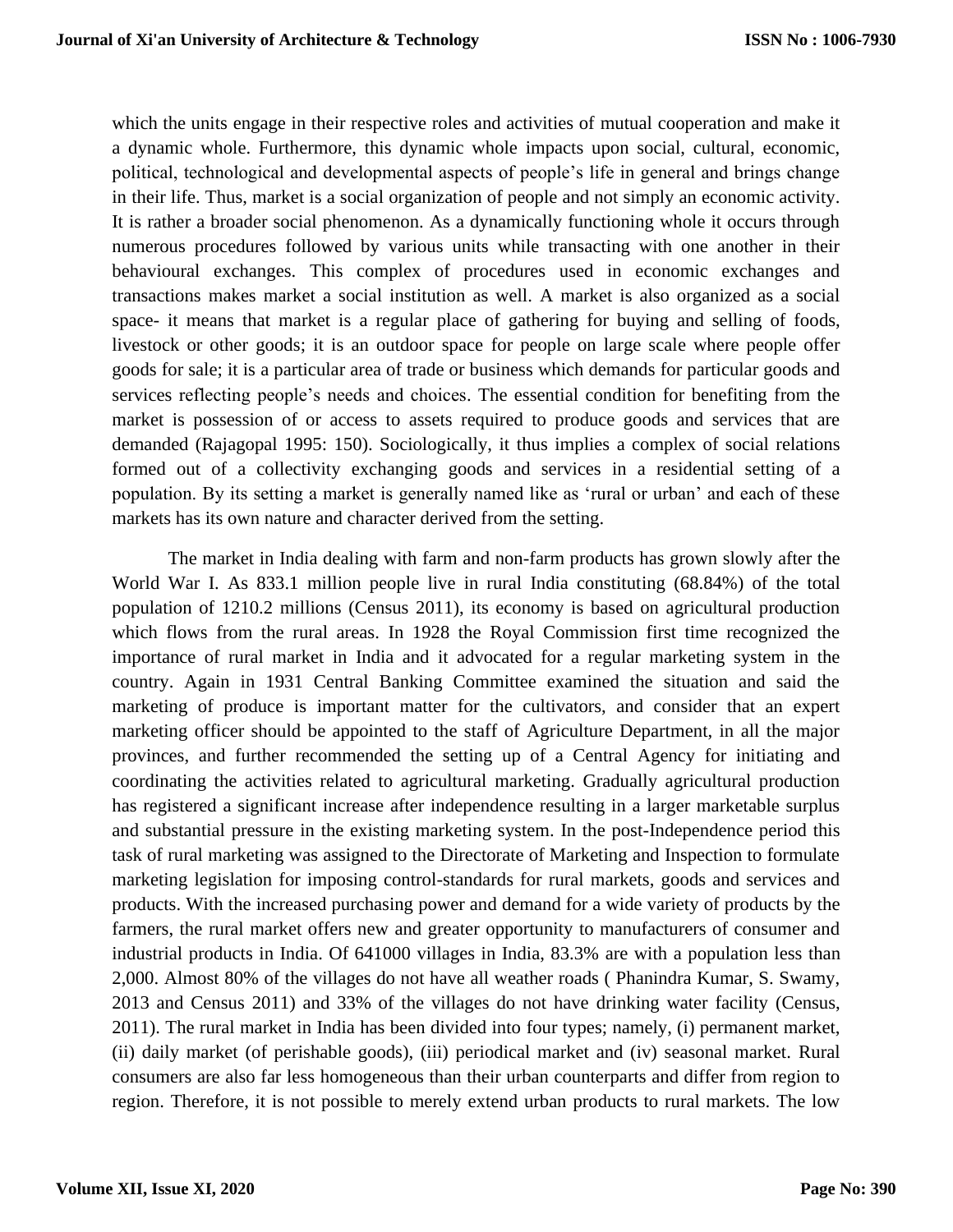density of population and inaccessibility makes the problem of servicing these villages individually difficult and often uneconomical. Direct delivery of goods even to the top one percent of the villages costs twice as much as servicing urban markets.

#### OBJECTIVE OF THE STUDY

The objectives of the study are-

- i) To understand the socio-economic condition of the woman shopkeepers.
- ii) To appreciate the social organization of rural market in Barak Valley.
- iii) To appreciate impacts of rural markets on the society, economy and culture in Barak Valley.

### METHODOLOGY OF THE STUDY

The study is based on primary data collected from the respondents (sellers and buyers) drawn from the Irongmara market which constitutes the universe of the study and the sellers and buyers of these markets constitute its units for data collection and analysis. The market has been purposively selected so as to understand the rural market in this part of the country. In Barak Valley, Cachar which is the largest district has a variety of rural market more than any other district. It comprises seven blocks, out of which Borjalenga Block- the largest one among thesehas maximum types of the valley's rural markets along with their connectivity with urban market, as well as the markets which involve a variety of ethnic communities such as tribals, tea tribes, tea garden villagers, linguistic or religious communities etc. Hence, these markets have appropriately served the purpose of understanding the impact of the market in rural society. From the market two types of respondents; namely, sellers and buyers who were available were selected by using a combination of accidental and purposive sampling methods for collection of their oral responses. Therefore, while selecting the respondents of both the categories even accidentally it was purposively endeavored to represent the female shopkeepers and customers from all communities and castes in the sample.

#### LOCALE OF THE STUDY

Borjalenga Development Block was created on 22<sup>nd</sup> April 1992, out of the two existing blocks; namely, Salchapra Development Block and Narsingpur Development Block. This block comprises, 10 Gaon Panchayats. The Borjalenga Development Block located in the Southern corner of Cachar district, covers an area of (194.11sq.km) comprises 41 villages and 10 Gaon Panchayats. The heterogeneous topography of the block is composed of high hills, low lands (*beels*) and (*haors*) and plains dotted with low hills (*tillas*). The population of the block is 1.01 lakh (Census 2011) with a density of 341 per sq.km, the literacy rate 49.68% far less than national average 65.2%. The population of the block is projected to be 2.75 lakhs by the end of 2020. Markets of this Block differ among themselves on the basis of their types, structure, socio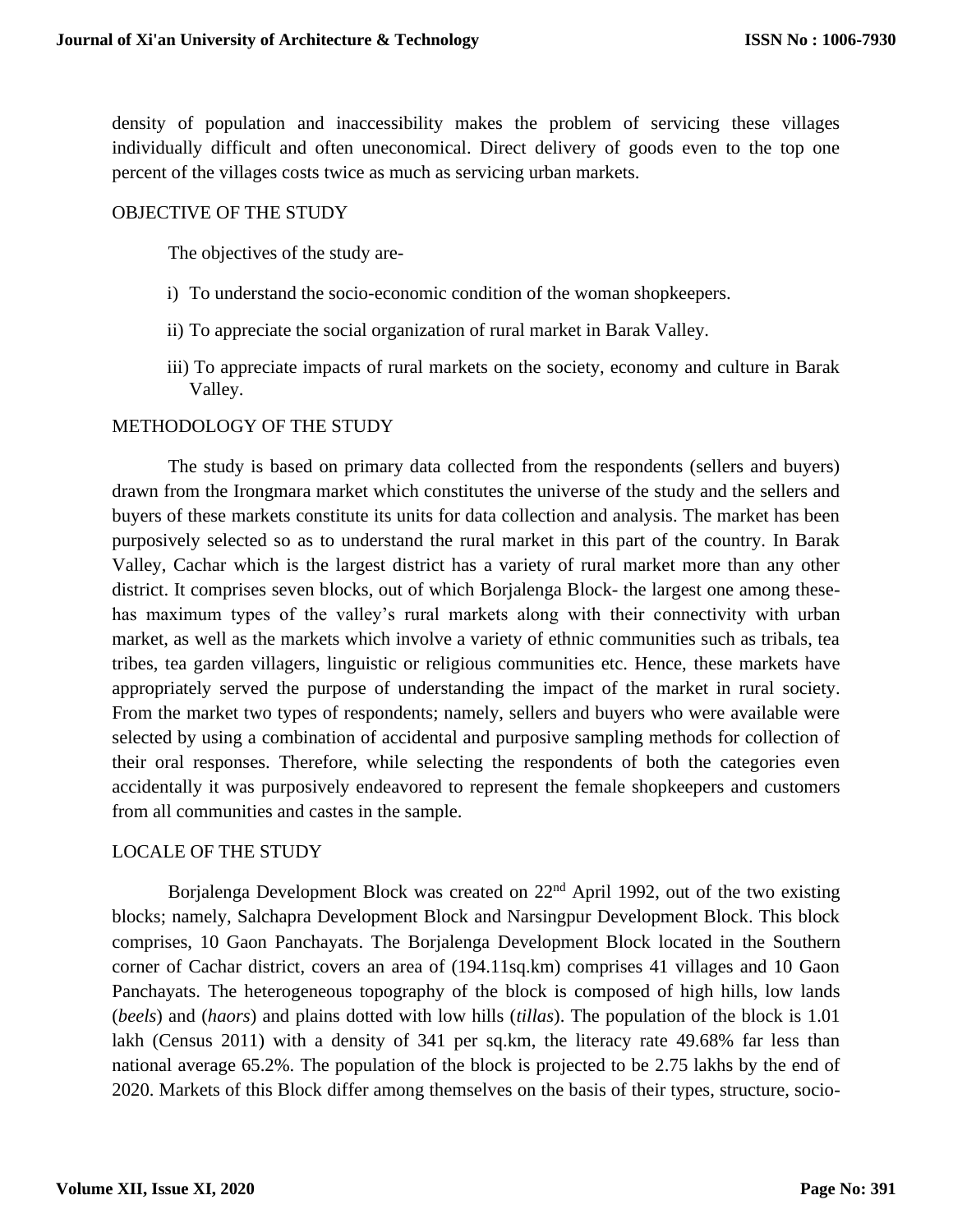economic backwardness of the villages and functioning etc. Only retail sales are carried out in these markets. These markets are located in rural areas and a few of these are held once or twice in a week or even in a year with regular intervals and some of these are permanent and daily markets. Though most of the markets are connected by roads they lack the basic facilities of regular and cheap transport. Lay-out and construction of stalls are not according to plan and in most of the cases stalls are temporary in weekly and periodic (yearly) markets while the daily and permanent markets having some RCC and semi-RCC structures. They also lack the basic amenities of go-downs or storage facility, proper drainage and pavements, water supply. Commodities coming to the markets from the villages and other parts of the block and district as a whole consist of mainly perishable, machine made materials, live stock produce, wooden crafts and handicrafts. Thus, the markets of the block play a crucial role in the economic development of the block. It is also the meeting place of the shopkeepers and buyers from the surroundings for the purpose of selling and buying articles. Although the block is underdeveloped, it has immense potential. Its rich land and water resources offer scope for development of agriculture's and allied activities. Agro-industry based markets also have future in this block. Other markets based on local raw materials can also be developed suitably. An initiative for development of the secondary sector can mitigate the increasing problem of unemployment observed in the block.

#### STATUS OF WOMEN IN SOCIETY

Women all over the world are fighting against their differentiation; the history of these fights goes back to several decades. There had been some historical forces which gives rise to woman's struggle against woman's subordination. Traditional idioms and symbols are also creatively used to liberate women from subordinate position in the social system. In that context there is a debate on Gandhi's role during the freedom struggle to bring women into the political sphere. Vina Majumder (1976), Devaki Jain (1986) and others see Gandhi as a great liberator who adopted a revolutionary approach in raising the status of women. Malvika karlekar argues that Gandhi invented the tradition of a new feminity. Thus the Gandhian woman was to use her traditional qualities to build a new positive image of action, resistance and change. The low status of women in India up to late 1940s had mainly stemmed from illiteracy, economic dependence, religious prohibitions, caste restriction, lack of female relationship, and apathetic and callous attitude of males. Whereas women were supposed to concentrate on their role as mother and householder, men were to be concerned with and politics. Hindu scriptures prescribed a dependent position for a woman throughout her lifetime. The status of women of further deteriorated during the Muslim period. Under the socio-political impact of the Islamic rule, Hindus adopted the Muslim custom of female seclusion, that is, purdah, which implied a complementary division of labour by sex. Though the British rulers initially decided not to interfere with the social laws of Hindus but in the latter half of the nineteenth century and the first quarter of the twentieth century, when some male social reformers talked of reforms for women their efforts provided incentive to women's movements, the British Government agreed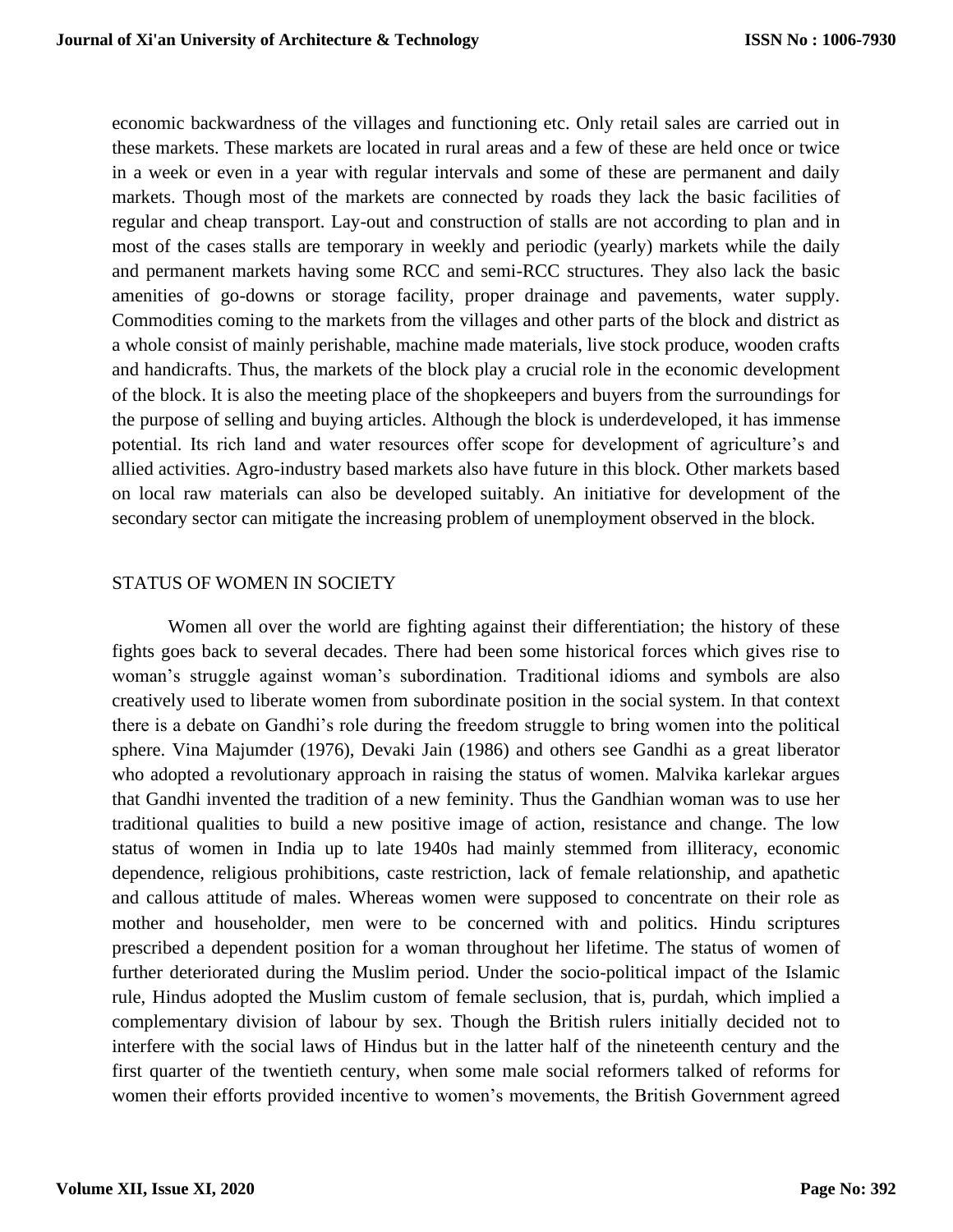to abolish change some social customs through legislative measures. The disadvantage situation of women in the labour market is a consequence of their illiteracy, lack of training and skill, and low position in the social system, including their total exclusion from the structures of decisionmaking and power. There has been a remarkable increase in the number of women getting out of the four of the household and becoming workers in both cities and villages, according to the 1991 Report of the Census Commissioner. According to the 1971 Census figures, only 13% of India women were regarding as workers in the total country's workforce. This percentage rose to 25.89 in 1981 and 28.57 in 1991 (The Hindustan Times, April 6, 1993). About 80% of the working women are indirectly engaged in agriculture. Only 12% of the total employees in central and state administrative services and public sector undertaking are women. Total female population and as 'unpaid' workers. In the field of (paid) agricultural labour, the number of women increased from 20.76 million in 1981 to 28.27 million in 1991. The number of women employed in India in 1979 in factories was 5.14 lakh, in mines 0.8 lakh, and in plantations 4.18 lakh. In 2001 census total population in India 1027 million, out of which females are 95.7million,(48.2%), 54.16% are literate. Every year 2.5 million women and children are trafficked from india to abroad. Survey conducted on 2010 showed that every year 150 to 200 women are murdered in the name of witch hunting; from 1995-2009, 2500 women were killed for the same cause. Why do women seek employment? The motivation to work among women is different from that of men. Though the main reason appears to be 'monetary need' but it will be wrong to say that all women pursue a job only with this motive. The important factor in seeking jobs are pointed out as: insufficient wages of husband, death of husband, non support by husband, desertion by husband, and preference for work outside the home. Broadly speaking, 89.0 per cent of the working women worked due to economic necessity.

#### IMPACT OF THE MARKET

The market in the era of globalization shows an increase in the volume of business in agricultural produces, handicrafts and so on. It always reflects the expansion of productive activities among the people. But, an increased intensity of trading activities in manufactured goods brought from outside to siphon off whatever cash and agricultural produces, live stocks, handicrafts, and forest products are available. The market has its impact, even at the pace of allround development of infrastructural facilities in the block, such as road link with the neighbouring remote villages to Irongmara market and other part of the block should be accelerated to lead the extension of the market for the growing volume of products. Apart from these the market has its impact on the institutional and infrastructural development in the vicinity such as school, public health engineering department, bank, road, temples, etc. It has been observed that irrespective of location of the market, it offer a set type of commodities catering to the immediate daily needs of the buyers in the market. The agricultural commodities traded in the market are generated from the villages in its vicinity such as vegetables, rice, fruits, poultry etc and also from the town which keeps the item fresh and also provides scope to the local people and local cultivators to sell their agricultural produce in the market. Here an attempt has been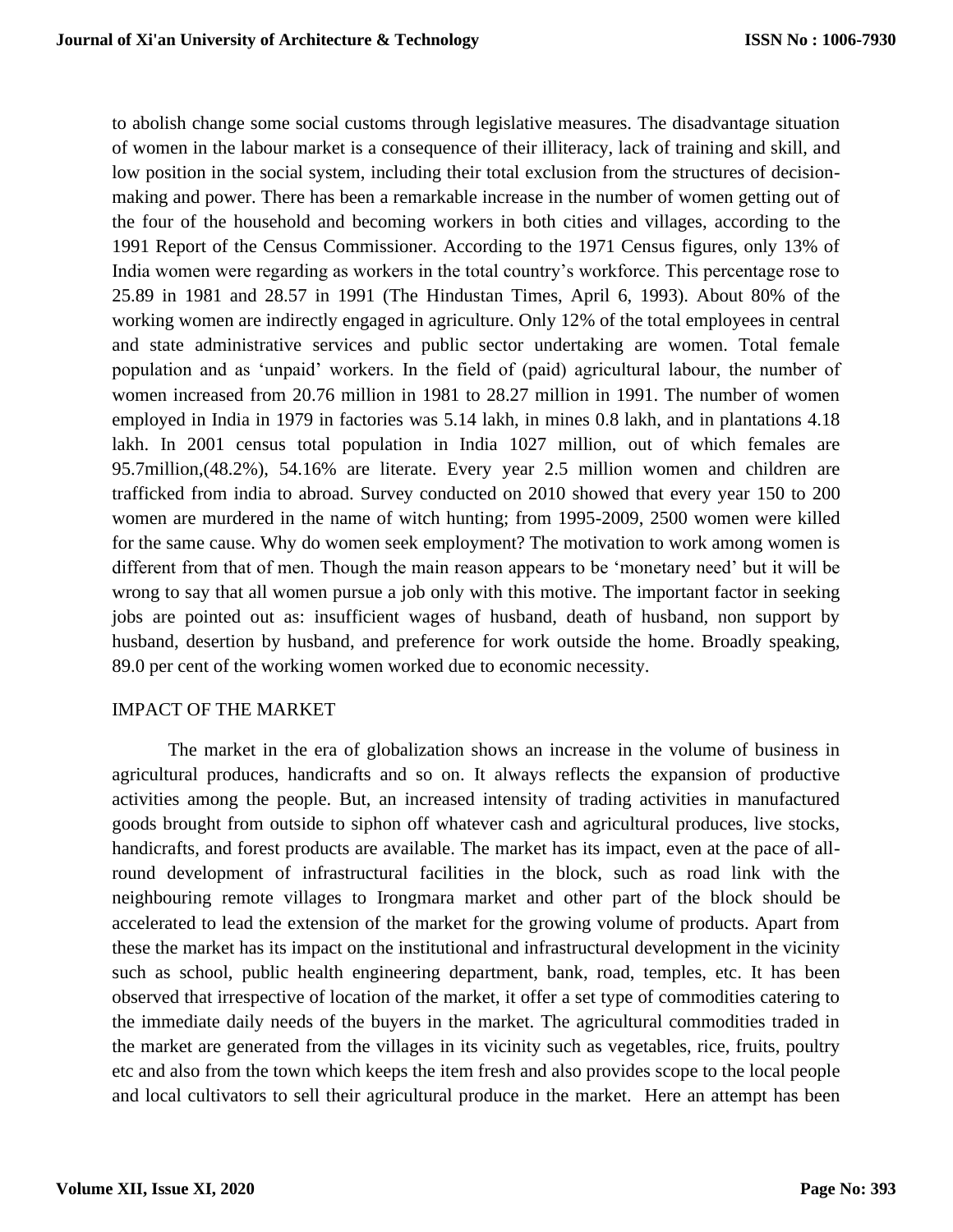made to understand the social, cultural, economic, political, technological and developmental impacts of these markets in the villages and Borjalenga Development Block in Cachar district. Impacts of these markets are discussed as follows:

# **Economic Impact**

Till the Independence the villagers (women) in the villages of the area produced mainly for subsistence. So, they produced and consumed it. There was no production for market. But after the market started in the village in 1946 it has shown a growth till date. As a result, needs of the people have increased and, therefore to fulfill the needs, the villagers produce and bring various consumables and agricultural items such as beverages; namely, *matha* (a liquid made of milk), modern dresses, personal hygiene items, soaps, cosmetics and so on. Besides, the agricultural practices, bamboo crafting becomes an occupation and they sell their handmade crafts and their agricultural produces in the market. Thus, they are now market-oriented and they have knowledge of market prices of commodities. The economic impact of the market can be understood in the following sections.

#### *i) New Occupations*

In these villages and in its surroundings the principal occupations are farming and trading of agricultural, horticultural and fishery products such as vegetables, rice, flower, fruits and fish. Gradually but slowly the market has become a place where people find the necessities. But the market got a shot from 1996 onwards after the establishment of various departments of Assam University in its main campus at Durgakona, it has expanded and demands of consumers have increased. As a result, new market occupations have emerged in the market such as crafts, plumber, electricians, mechanics, drivers, etc. The people of the village produce handmade items such as, *pakha* (hand fan), pottery, *madur* (mat), *sheetal paati (*bamboo mat) and so on by using the forest materials and recycled items. Because of the development of the village the living standard of the village is changing. The local people have constructed new houses with all facilities like drinking water (boring pumps), electricity etc to provide there on rent to the students and some of the residential staff of Assam University. As the development is rapid the local unemployed youth and the middle age people have adopted new occupations such as plumbing to provide water connection to the houses, electrician's occupation to do inside and outside wiring of the houses and for electrification of houses; mechanics to solve the problems of electronic and non-electronic items as phone, TV, computer etc and drivers who serve most of the customers from the residential staff and local propertied sections of the villages having cars. They have further become apart of the development. Side by side, one can find health workers for preliminary treatment in the village they are mostly rural medical practitioners. Besides, there are cobblers, barbers and laundry men catering to the needs of the local people as well as outsiders. The market is a venue for small and big traders. People often come to the market with their surplus production and sell these to the consumers to get necessities like salt, rice and so on.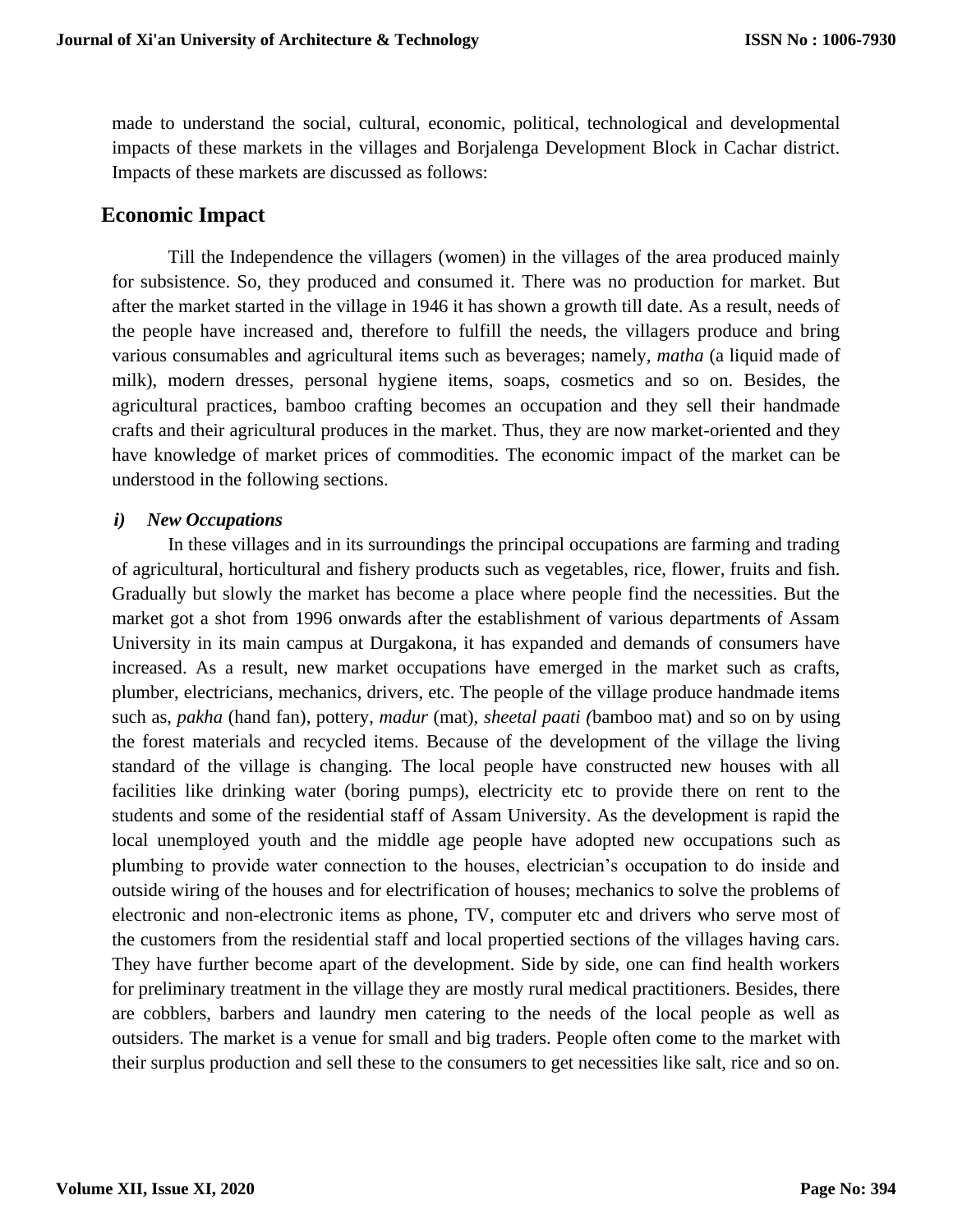The increased income, volume of business and size of the market give rise to new occupations and earning avenues to the rural people.

#### **ii)** *Employment*

The market in Irongmara provides employment to many people. The development of market and gradual inflow of people from other parts have created new sources of employment in the village. These have engaged persons in various activities such as packaging, transportation, processing etc. Local people get engaged in the bakeries and others shops such as hotels and restaurants for packaging and processing the food items. In the transportation people get engaged to carry the goods to the markets, many among the rural people and the residential staff of Assam University have private car in which local drivers have been engaged. The development of the market and the increasing number of consumers, especially students and the teaching and non-teaching staff of Assam University prefer to stay in Irongmara village in rented houses, which has created employment of the cooks among the local poor women (*mashi*) and other jobs like cleaning, washing etc. Apart from these, the market provides ample opportunities to the skilled and unskilled, unemployed and underemployed youths of both the genders to be self-employed by establishing new business and many among them have purchased three wheelers to earn livelihood. Many people got employment in the shops for smooth runnig of the businesses in (garments shops, grocery shops, stationery shops and jewellery shops) in the market.

#### **iii)** *Change in Income Patterns*

The economy of Irongmara is tied with agriculture, horticulture and fishery produces. As market develops slowly the people accept changes. After Independence till 1971 the local people produced vegetables, fish and rice to meet demand of their families as the road condition was poor and supply of goods from outside to this area was irregular. After 1971 the population of the village increased because of the inflow of refugees from Bangladesh. Besides, consumption of daily items also increased. Since the local people have entered the market economy a tendency has developed among them to market their agricultural produces and, as a result, they are beginning to market milk and forest products. The market has got a shot in income and gradually the demand of items increased after 1996 in a rapid way along with the establishment of various departments of Assam University in its main campus at Durgakona. These changes took place due to literacy, demand for modern accessories and consumables. They have also started to cultivate some varieties of vegetables; namely, papaya, brinjal, cabbage, cauliflower, radish and varieties of cash crops etc., which lead to the change in income patterns. Again, the vegetable sellers, fish sellers and shopkeepers purchase the handicrafts and agricultural produces from the local producers of the village and made them available to market for consumers and earn profit.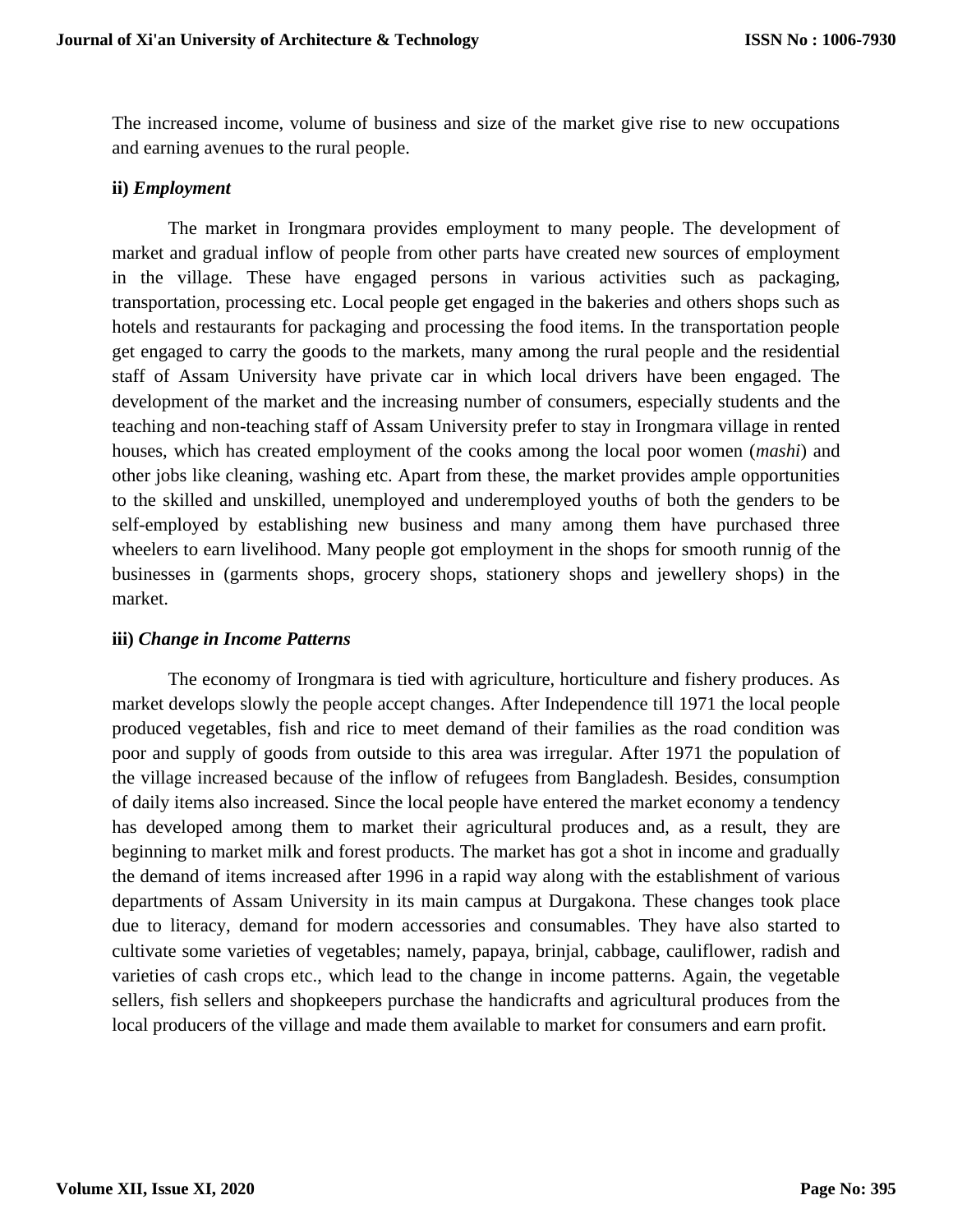### **iv)** *Changing Roles*

As the literacy rate is low among people of the Irongmara market, they are engaged in low cost jobs. Most of them are daily workers and farmers. They produced agricultural, horticultural and craft items such as rice, vegetables (seasonal) in their agricultural land. Handmade items such as *Dhupkathi* (incense sticks), *rema jharu* (flower broom)*, tukri (*basket), *mura* (tool)*, dala* (tray of wickerwork)*, kula* (winnowing fan) etc. in their houses by both male and female family members. They market the products and earn money to purchase daily necessities. Thus, the customers are the marketers and play dual role as sellers and buyers.

### **v)** *Increase in Shops*

At the beginning, the villagers produced mainly for subsistence they produced only their needs such as vegetables, rice and shared among themselves. But the establishment of the market in the village has definitely shown an accelerated trend towards marketization of the produces and has provided better facilities for selling of their surplus production. The market was established in 1946 but in 1950 three colonies were established to rehabilitate the refugees and side by side the demands of consumables and other items increased which led to the increase in shops as the propertied villagers opened new shops. Further, the number of shops increased gradually, but the market got a shot after 1996 along with the establishment of different departments of Assam University at the main campus in Durgakona, which generated demand of goods among the consumers and number of shops increased to meet these demands. As most of the customers are students and residential staff of Assam University, having demands for various items like clothes, stationary, beverages, medicine, xerox and so on. To meet those demands the suppliers from Silchar town supply the goods to the market. The increasing demand and better supply to the market have generated better income and it has also changed the living standard of the rural people. Thus, the market and its potential have motivated the villagers across various caste categories and genders to invest capital and earn profit.

# **Social Impact**

The market is place of relationship between customers, sellers, suppliers and other groups; such as committee members, panchayat members who have their own shops of medicine, clothes, stationery, tea stall and restaurants. There are those who do not have their shops but are involved in the transaction of goods and services. They set by both side of the road and sell their goods. It also serves as a place of contact with the outsiders, as most of the customers of the market are students and they belong to different parts of India, through whom local people come into contact with socio-economic and cultural aspects of India's other parts and borrow ideas and socio-cultural aspects from them such as new dresses, media habits, religious participation etc This phenomenon is applicable to the Bengali people of Irongmara market and other neighbouring villages. Another important feature is language, the shopkeepers in Irongmara market are Bengali and they usually speak in Bengali to their own people but the students and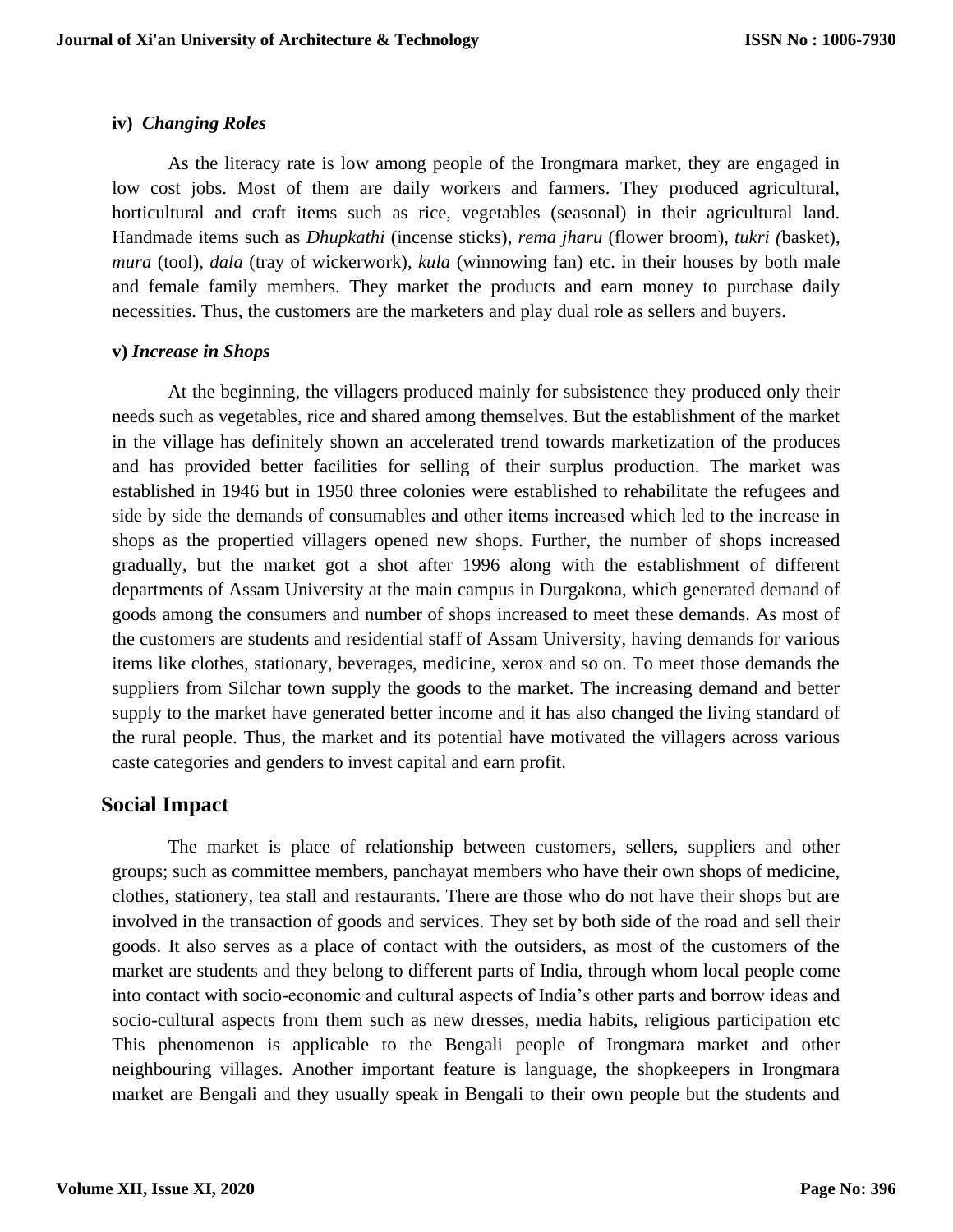residential staff of Assam University come from different communities they have their own languages such as Manipuri, Khasi and mostly Hindi and Assamese. The students learn the local language of the shopkeepers and the villagers and vice versa, but for convenience of transaction they communicate in Hindi

### **Political Impact**

In early days, the beating of drum and announcement made by public couriers were the earliest forms of communication. Since its early times, the market has been working as a centre of political communication, as the shopkeepers and local people of Irongmara were associated with different political activities. In those days all the decisions related to partition of the country and political and social issues were announced in the market and it became a hot spot of political discussions. Even today the Irongmara market in Borjalenga Development Block remains a centre of political communication. Because it is the developed market of the area and the economic condition of the people is better in comparison to the other markets of the block. The political leaders from different political parties belong to the village. The market plays an important role in creating political consciousness of the rural people. Political events are discussed in the tea-stalls and coffee-shops. Information flowing from the centre and state headquarters gradually percolates to the rural market through the three tier system of Panchayati Raj Institutions and different media such as newspapers, TV, leaflet, posters and banners. In this way, rural people gain information about other parts of the society and about important events relating to the state and centre. Irongmara market is not only the ground for discussion of political events but also a place where the villagers sit together in the tea stalls and discuss various social and political issues among them, which help in the formation of public opinion along with the emergence of new groups, institutions, association and organizations which reduced the dependence on politicians and political parties to avail the government facilities. Reference groups in the village, include doctors, teachers, traders, panchayat members, health workers, bank managers and others who are the influence the rural people and the small traders. They motivate the people by discussing and raising major issues, such as, communication, electricity, drinking water and various government schemes like Kalpataru, Prime Minister Rural Rojgar Yojna, Mahatma Gandhi National Rural Employment Guarantee Scheme etc. They further react on the government decision to reduce the dependence of people on the political leaders for betterment. The market witnesses the emergence of various groups, association and organizations in the locality such as, the University Students Association of Irongmara (USAI) raises the issues and problems of university students such as availability kerosene oil, electricity, drinking water etc., Merchants Association of Irongmara (MAI) fixes the single price of goods in the market and plans for further development of the market. Irongmara Mashi Association (IMA) fixes the wages of the domestic workers and raised the issues related to violence against the domestic worker (mashi). Irongmara Rabindra Pathagar (IRP) and Uttarkhanda Samajkalyan Sangha (USS) raised vibrant issues related to the development of village such as road construction, community hall construction, electrification, sanitation etc and it motivated the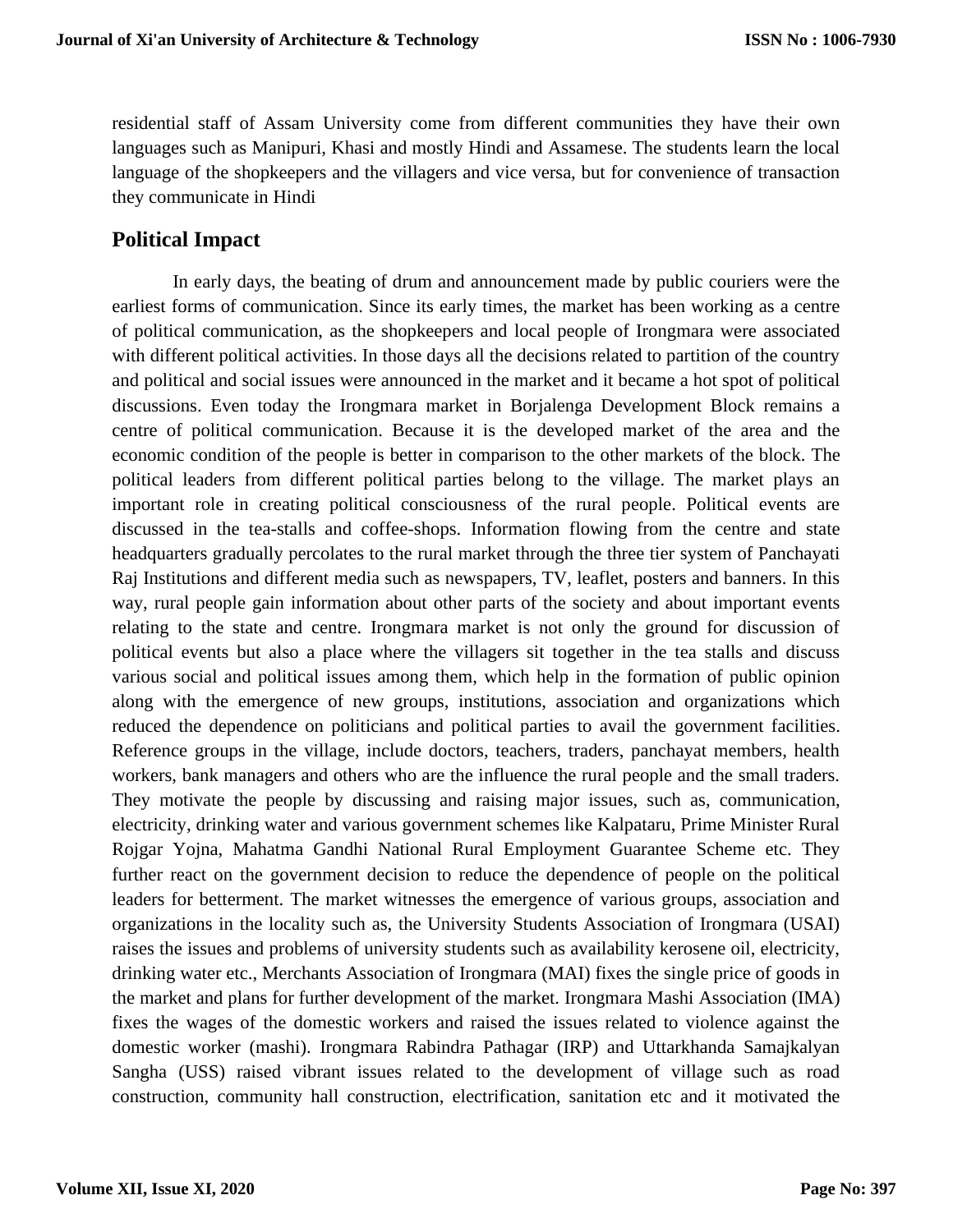villagers to participate. These institutions play a vital role in the construction of MLA Galli, 6 No Galli, Bazar Road, 3 No Galli etc, These roads connect the remote villages with the market. They also have taken grant from Government of Assam in association with Borjalenga Pioneer Sangha to provideproper sanitation to the villagers of the remote places in the year 2003. Though the organizations and associations claim to be non-political they have some implicit alliance with the political parties. They advocate the programmes such as road (*galli)* construction, sanitation programme etc for social change. Obviously, such communications provide a feedback which is necessary in a rural area. By this way, people's reactions to government policies or programmes are raised and discussed by the people and conveyed back to the government which in turn may take suitable actions accordingly. Thus, that Irongmara market has a wide impact on the political aspect of the village.

# **Technological Impact**

The era of modern technology in India brings socio-economic changes which sweep rural areas today. Innovations and inventions like modern machinery; viz, tea and coffee machines, Xerox machines, Fax machines, digital TV and so on play a major role in shaping of the market. The society changes and these social changes are fueled by the reach of digital TV, mobile, computer, electronic gadgets etc., along with the improvement in living standard of the rural people and increased brand consciousness of goods among the villagers, students and residential staff of Assam University and other outsiders from different parts of the country. Television and satellite communication has created several changes in rural areas especially in dress patterns, food habits, access to modern electronic gadgets such as mobiles, i-pod, tabs etc. because, TV is the medium for cultural transformation and one of the most important mode for advertising of newly launched items. The villagers viewing TV programmes and advertisement have adopted the new technologies which was hitherto unheard of these areas. Irongmara market is a place where modern machinery items are found and which have improved the standard of living of the villagers. The local people use modern equipments which replaced the originality of the rural market such as, coffee machine in a tea-shop, digital TV, and so on. Now, these products are available in the market as the demand of the rural people has changed. These changes generate income for the mechanics, who install the machines in consumer's house. The customers of the market belong to different classes. Middle class, upper middle class and labourers, have their own choices of goods, living standard, capacity of consumption etc. These all classes are found among shopkeepers and customers in the market. Thus, the uses and availability of modern technologies in the market generate avenues for social, cultural and economic change in the society.

# **Developmental Impact**

The Irongmara village has been changing fast. Changes in the life style, standard of living, demands of goods, consumption power and literacy rate are seen among the villagers. The pace of development has been rapid during the last 20 years (1990–2010) along with the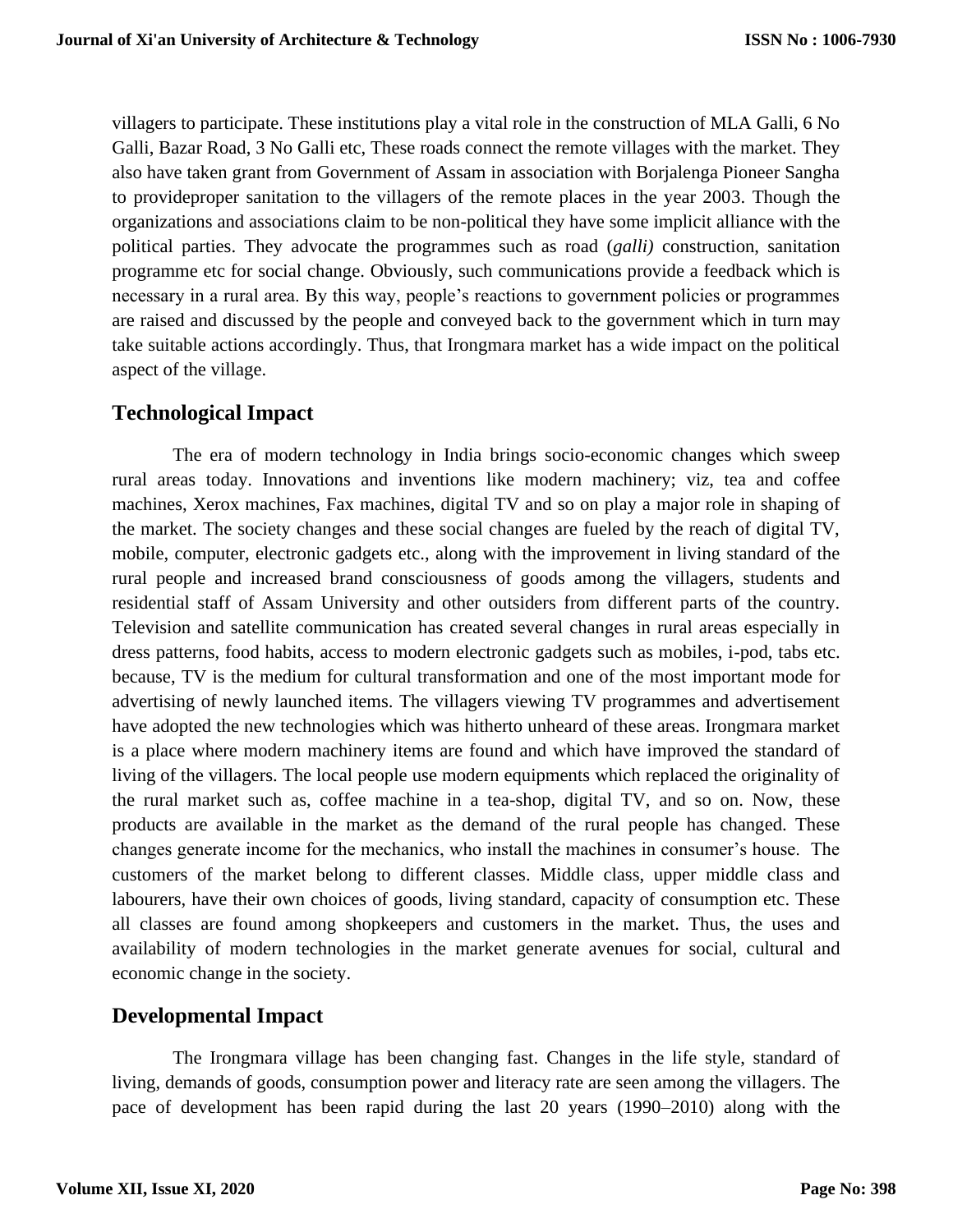development of the market. Various aspects of the Irongmara villagers; namely, education, bank, road, communication, electrification have gradually but slowly developed along with the development of the market.

It led to the development of the infrastructure of the Irongmara village. During the last two decades (1990s and 2000 onwards) along with the development of market and inflow of people from other parts of the North East India the scope of earning has increased by three times and more than 136 pacca houses have constructed and a trend of paying guests houses, hostels and rented houses is seen leading to some concrete constructions in the village. Now the population of the village is divided into two parts; namely, the local and the students and outsiders such as residential staff of Assam University, staff of bank and public health engineering department. To meet the needs of these outsiders Irongmara village has six paying guest houses run by the local people, 18 messes/hostels for boys and girls spread the entire village and rented houses, where most of the students and some of the staffs are staying. They availing all the facilities by paying an amount ranging from a monthly charge of Rs 3500–8000, according to the facilities available. After the establishment of market each and every house has got electricity, drinking water facility and four remote villages; namely, Hatitilla, Puran Irongmara, Bagmara and Chowdhury Para connected by the market road. New institutions like (i) private schools; namely, Vivek Home English Medium School, (ii) bank; namely, Cachar Gramin Bank (iii) microfinance institutions; viz, Bandhan, Matribhumi etc. have developed in the village along with the market, which leads to the economic growth and economic stability of the people of Irongmara village.

#### **CONCLUSION**

Rural marketing has changed in concept and scope over the years. Earlier it was used to be designated as marketing of agricultural produces and products. The markets has its own structure and functioning, in Borjalenga Development Block women from all the caste categories and religious group are interested in business and deal in various items like garments, hotel  $\&$ restaurant, tea stalls, battle leaf, tailoring house, laundry, PCO & Xerox, jewelry, beauty parlour, stationery, animals selling shop, cosmetic etc. but the customers are mostly middle aged and old aged belong to different castes category and religious group. The market has a wide impact on the socio-economic aspects of human being; particularly the better half of the population and rural markets can achieve the desire goal with the active participation of women. Today it's concerned with the flow of goods and services that satisfy the needs and wants of households and occupational activities in rural areas, but it does not mitigate the problem of the second gender in the society and the sufferings from the subordinating in social as well as in family life. Education and vocational training for women will enable them to entered into the rural market and become economically independent. The independent will reduce their stress bring fundamental changes in their values and beliefs and make them bold enough to demand and stand-up for their rights. It may be concluded that making women aware of their rights in the rural areas requires a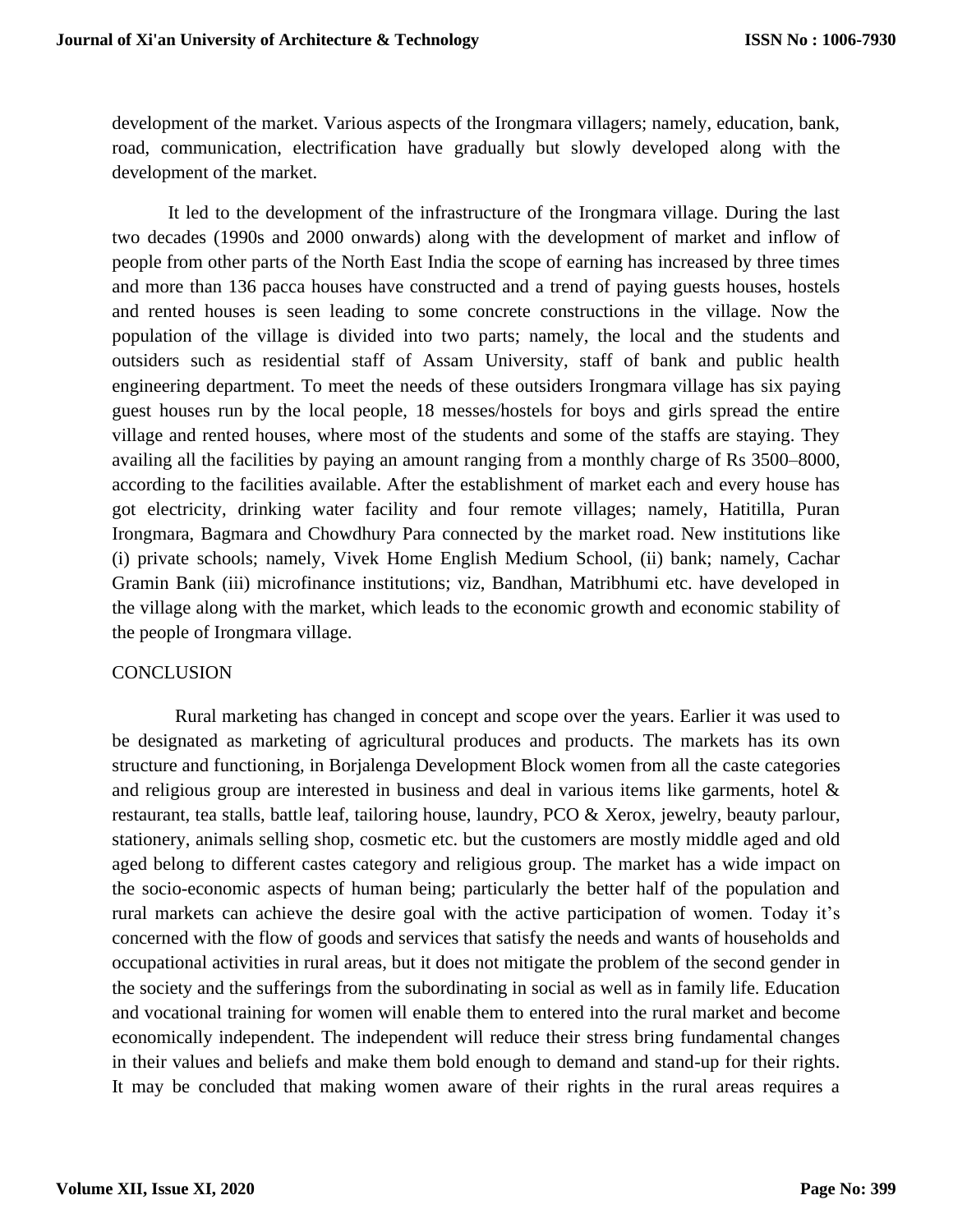different type of planning and approach than making women aware of rights in the urban areas. At the same time, we have to concede that legislative sanctions by themselves cannot raise the status of women. This effort has to be coupled with other efforts. It is only this conjunctive approach that can get justice to women in our society. To conclude we can say from 1946 Irongmara market has been developing gradually and during 1996-2010 the pace of development has increased and a variety of shop have emerged attracting financial institutions to grab the opportunity to finance. The market is dominated by the Hindu, Bengali male shopkeepers from the middle age group but during the last two decades female participation in the market is appreciable. The shopkeepers are local residents of the village by birth and belong to the different income groups and living standards with exposure to modern mass media. Irongmara market is one of the developing markets of the valley, which extends within block and has a variety of customers. It has wide impact on the society and offers opportunity for socioeconomic development in the area and particularly for women entrepreneurs.

#### **References**

- Baig, M.M.A ,1998 ,*Guidelines for Urban and Rural Markets in India,* Marketing in India: Cases and Studies, Delhi: Vikash Publishing House:
- Banaker, S Murthy, 1993, *Impact of Market Infrastructural Development on Market Arrivals in Karnataka: An Economic Analysis,* Bihar Journal of Agricultural Marketing.
- Bhalla, G.S, 1995, *Globalization and Agricultural Policy in India*, Indian Journal of Agricultural Economics*,* 500*,* Jan-Mar.
- Bhattacharjee P. R Nayak P & Sengupta K , 1998,Silchar- Problems of Urban Development of Growing CityAssam University, Silchar.
- Bhattcharjee J. B, 1977, Catcher Under British, , Delhi Radiant Publishers.
- Chatterjee S, 2000, A Socio economic History of South Assam Printweel Publishers and Distributors, Delhi.
- Dey R. Kr, 1988, The Barak Valley- A Survey of Documents on the Economic History -1832- 1947 Peoples Publishing House New Delhi.
- Ganguly, A.K , 1997, *Rural Marketing Strategy: Attempts to Explore New Area,* Marketing in India Cases and Studies, Delhi: Vikash Publishing House.
- Ganguly, A.S, 1997 , The Growing Rural Market in India, Delhi: Mittal Publishers.

Ghansyam Shah. 2004, Social Movements in India A Review of Literature, Sage Publication Ind Pvt Ltd.

Ghosh, S, 1993, *A Study of Mature Coconut Market of Assam, Agricultural Marketing, Delhi: Sag Publicaton, New Delhi.* 

M.N.Srinivas. 1978. The Changing Position of Indian Women. Oxford University press, Bombay.